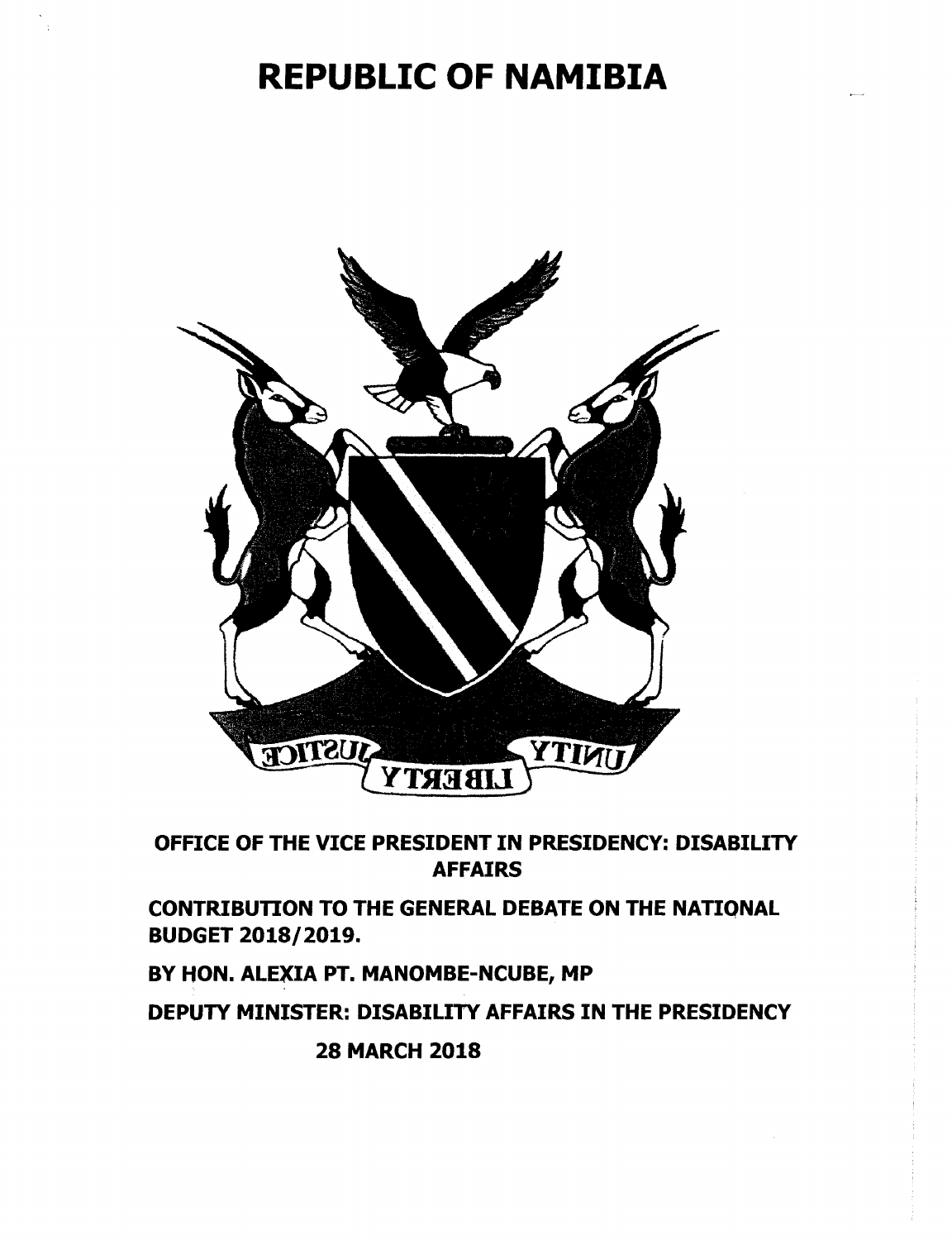## **CONTRIBUTION TO THE GENERAL DEBATE ON THE NATIONAL BUDGET 2018/2019.**

## **BY HON. ALEXIA PT. MANOMBE-NCUBE, MP**

## **DEPUTY MINISTER: DISABILITY AFFAIRS IN THE PRESIDENCY**

Hon Speaker

Hon Members

Allow me to start by quoting the former United Nations Secretary General "Wherever we lift one soul from a life of poverty, we are defending human rights .And whenever we fail in this mission, we are failing human rights."

Let me now take this opportunity to present to this August House my humble contribution to the national budget debate as tabled by the Minister of Finance Hon. Calle Schlettwein,  $\frac{1}{2}$  my humble contribution to the National budget. debate tabled by the Minister of Finance Hon. Calle Schlettwein.

Hon Speaker, Hon Members,

It is important to mention that in this twenty first century persons with disabilities in Namibia both young and old continue to find themselves supressed, live in abject poverty and force to live deprived due to social discrimination. Particularly when you take into account the extra cost of disability.

Persons with disabilities and their families had many hopes resting on the budget speech for the last 3 years, since the inception of the disability sector under the office of the Vice- President in The Presidency, despite the President made it quite clear of these sector to be close to his office in order to liverish from the resources in his office, surely for People with Disabilities this move was a cause for hope and was another highlight of the President's commitment. Despite all this effort the most significant population is left behind.

The lack of mention of disability sector by the Minister of Finance in his budget speech, this brought a bigger disappointment to the disability fraternity as they were closely listening.

The only mention this sector finds is in reference to the social safety nets, but one need to remember that disability is not a unilateral issue, any changes in allocations for Education or Health directly affect disability sector, besides this further engagement with the Minister of Finance has resulted in positive outcome,  $\vec{P}$  being leCeptive as he is, the made addittional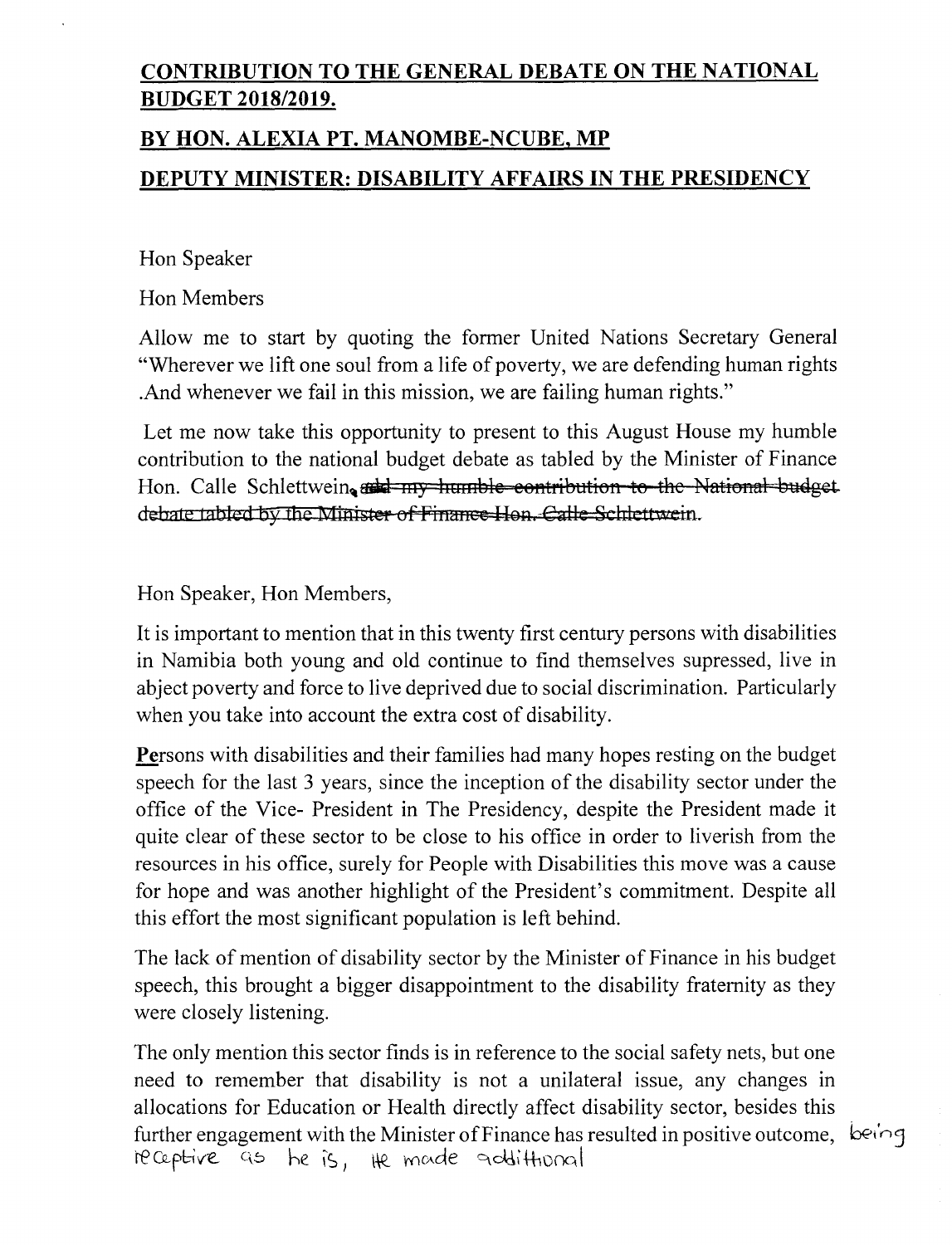towards additional allocation through the Ministry of Higher Education to NASFAF in order to meet individual needs of students with disabilities. On these note I will be indebted if I fail to acknowledge the support that the Minister of Finance provided us, this is a gesture that will go unnoticed as it will enable the creation of integral, inclusive and equal society where people with disabilities are able to realize their aspirations and fulfil their potential.

Hon. Speaker, Hon. Members, While political will that exist in Namibia being celebrated, as Government we failed to budget expenditure to meaningful implementation of laws and policies on disability that are enacted in all earnestness, let alone international obligations.

According to the Namibia inter-censal demographic survey 2016, out of a total population of2, 3 million, there are 108,992 people with disabilities, representing 5% of the total population. Therefor the specific allocation of 2018-2019 budget to Disability Affairs is nothing but inadequate. Ideally and as in line with National Disability Act, "the National Planning Commission in achieving its objectives in collaboration with all ministries have to carefully scrutinise all the different ministries plans and programs to ensure that they includes the need of people with disabilities before acknowledge and approving them".

Advocacy effort must focus across ministries to ensure that their service delivery design is inclusive and accessible to persons with disabilities, as well as with state to do their bit considering disability as a state subject in the constitution.

All these efforts, therefore may prove challenging sans government mandate, but influencing this mandate seems difficult given the failure to recognise the disability sector as a lobby significance. Namibia is obliged to report on compliance with the Committees on the Rights of people with disabilities and Human Rights bodies for State obligations, which includes the allocation of maximum possible resources towards respecting, protecting and fulfilling the rights under the convention.

The State is having an obligation to collect a disaggregated data on disability, the present lack of this would make any kind of monitoring meaningless, particularly in absence of adequate resources. To this end collection of data and monitoring and accountability are crucial, as this is a first step toward empowering people with disabilities in obtaining a realistic estimate of the number of people who are coping with various types of disabilities.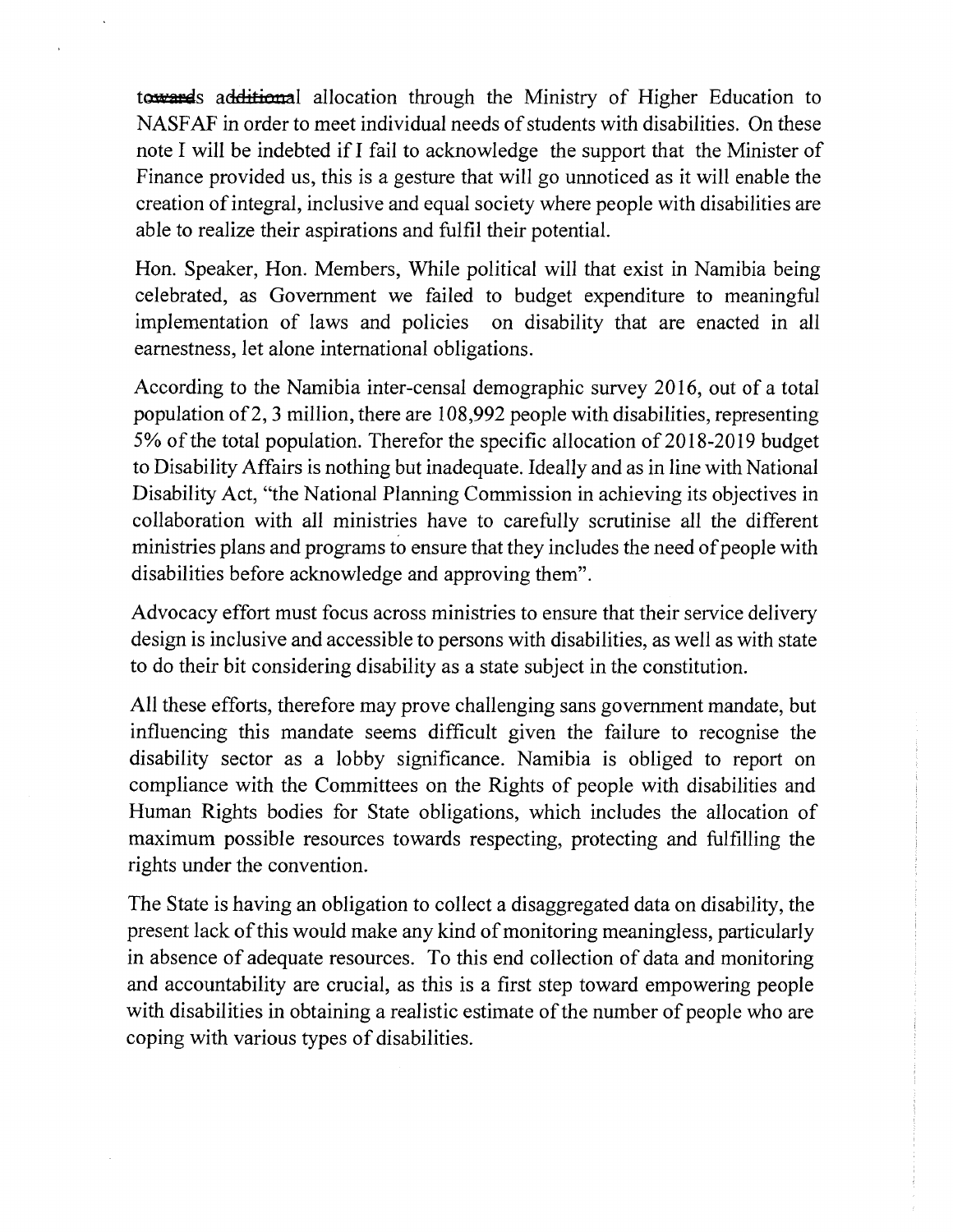In implementing the SDG's and to ensure that people with disabilities are not left behind will require resources beyond domestic mobilisation. International Cooperation and Partnership between the Public and private sector are crucial.

In light of the above:

The Office of The Vice-President, Disability affairs, with the support of the United Nations country Team in Namibia under the leadership of the UN Country Resident Representative Ms. Kiki Ghebo, is organising a stakeholder workshop and a National Disability Conference, the workshop will take place on 29-31 May 2018 and the first ever National Disability Conference will take place 22-24 August 2018 in Windhoek. The main objectives of the conference and the workshop are to interrogate the Convention on the Rights of Persons with Disabilities and to ensure better understanding of mainstreaming disability in the Namibian context.

- Due to main challenges and barriers faced by persons with disabilities in the country, the Office of the Vice- President: Department Disability Affairs engaged NUST to assist in the introduction of the Disability Study Programmes for the purpose of addressing human skill shortages in Disability issues as well as capacitate the personnel assistants, family members and persons with disability on how to cope with their disability.
- Currently there is a high need of Sign Language Interpreters country wide to improve service delivery to the deaf community, in public health facilities, maternity, magistrate courts and in institutions of higher learning due to language barrier which could be addressed by sign language interpreters. In addition, disability is on increase due to motor vehicle accident and disability counselling for persons with disability and their families is important.

Based on this background the Department of Disability Affairs in collaboration with NUST will introduce the short courses in disability counselling and sign language interpretation this financial year.

The programme shall target general public and line ministries, Non- Governmental Organizations/Civil Societies, Organisations of Persons with Disabilities (OPDs), local and foreign corporate companies. Namibian and foreign learners who wish to gain knowledge in Disability Counselling.

Regarding University of Namibia, number of students with disabilities registered with the university across different faculties and specialisation, with varying nature of disabilities. The statistics over the years from 2013 has seen a significant gradual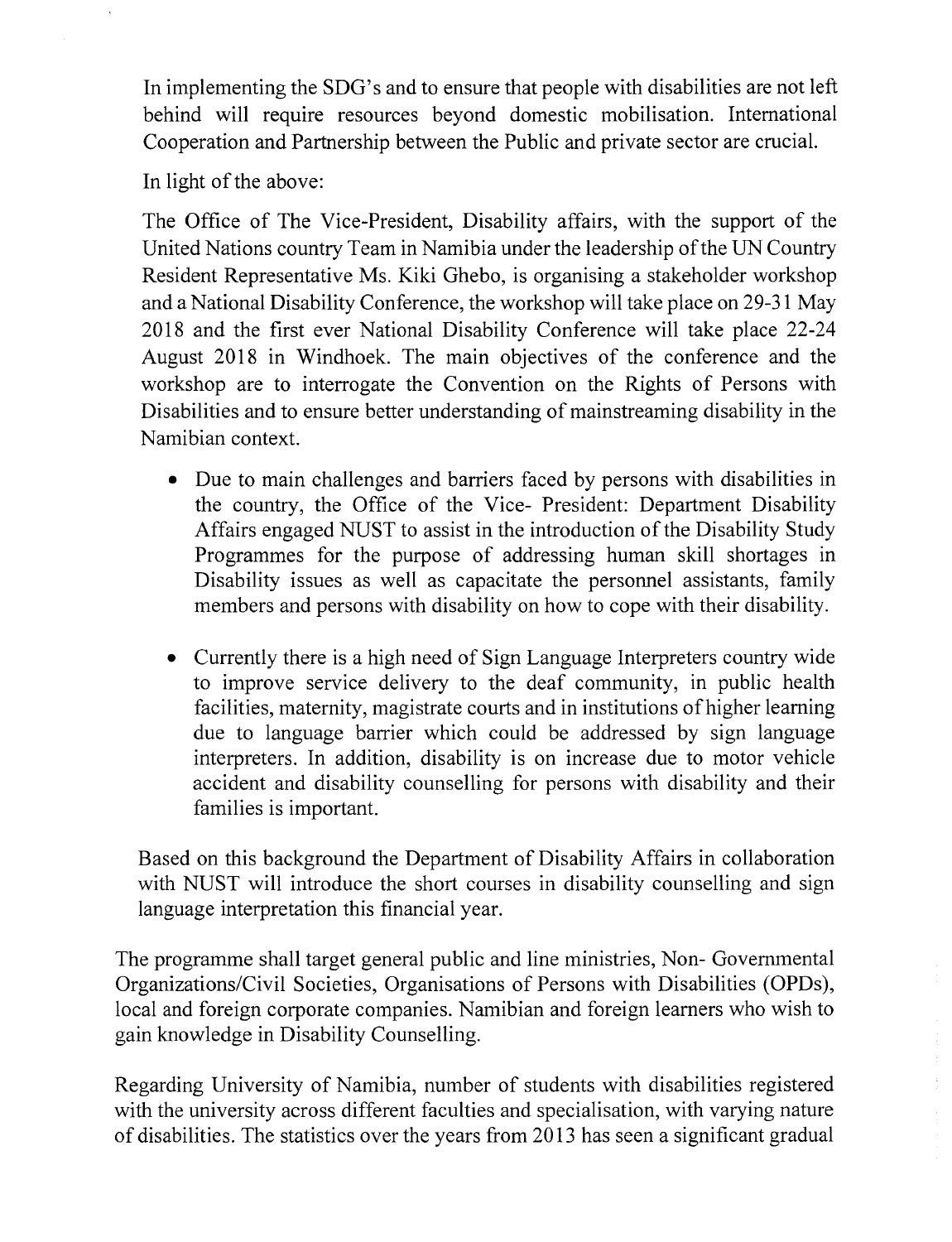increase in the number of student. However with the increase number, one of the most difficult challenge the current Unit is facing, is the proper coordination and administration of academic and other activities. The roles and functions of the Disability Unit at UNAM are currently not well defined and allocated, in the absence of the centre. Thus the office of Disability Affairs and University of Namibia are working together to establish a centre of excellent for disability that will improve and enhance the quality of learning for students with disabilities.

In addition, the Department is revamping its three (3) Disability resource centres in line with its mandate to equip and train persons with disabilities in community skill development programme in conjunction with Community Skills Development Foundation (COSDEF) which the office identified as its institutional developmental partner.

Namibia and Senegal have been nominated as the two states in Arica to implement the African Disability Architecture which aims to create conditions for more effective disability mainstreaming in the African Union which is a mechanism to sustain disability inclusion through strengthening the African Disability Architecture (AUDA) operational pillar and disseminate experiences and promising practices across the continent.

In implementing the AUDA programme, Namibia was chosen to champion the African Union Disability Architecture and mentor the Republic of Botswana as a sister country where good practices on disability will be shared between the two counties.

The budget and other resources, the AU commission through its AUDA projects partners will cover the cost. Thus far a joint planning meeting took place, in Addis Ababa between Namibia, Senegal and The AU commission during the period 20 to 21 February 2018.

Despite all challenges, Namibia has made strides and is recognised by international community. In June 2017 Namibia was honoured and awarded a Disability Ambassadorial Country status. The award was given in recognition of her significant progress and commitment to mainstream disability, programs, budget and for commitment to sign/domesticate Africa legal policies, instruments and human rights, including the Namibian government leadership role in the adoption of the protocol to the African charter for human and people's right on the rights of persons with disabilities. This achievement should be seen as a collective contribution by Namibia las a whole and take it as an encouragement and redouble our efforts.